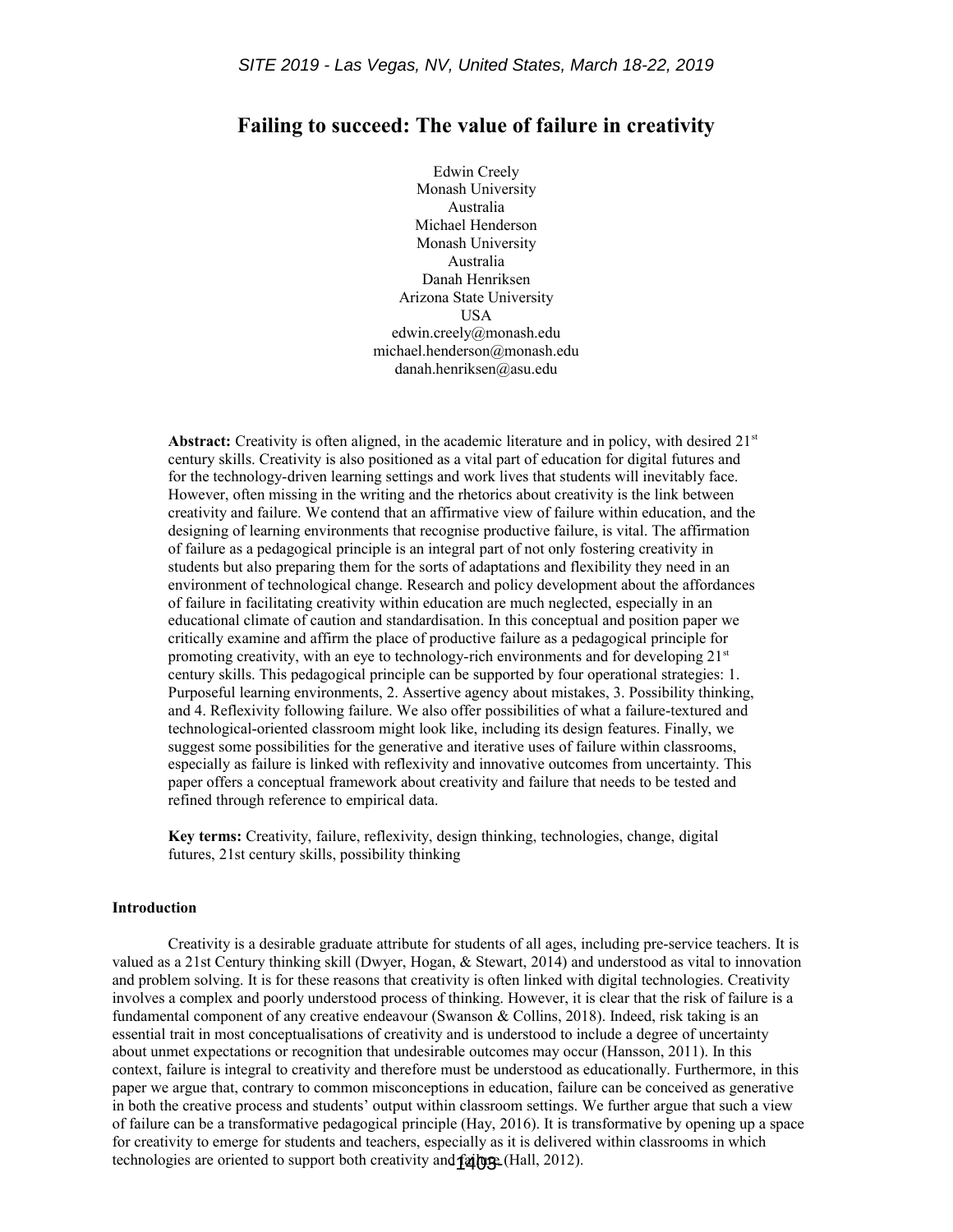### **The context of creativity, digital futures and 21st century skills**

In the last 30 years creativity has generated intense interest and significant debates for researchers, practitioners, policy makers and educators across a diverse set of contexts (Rhyammar & Brolin, 1999; Craft 2005; Harris & De Bruin, 2018). The vast literature in this field makes it clear that fostering creativity in education is highly desirable but, at the same time, there is a comparable lack of scholarly consensus to direct practitioners about what facilitates creativity in educational settings (Fasko, 2000-2001; Kaufman & Sternberg, 2010), particularly when it comes to using technologies (Henriksen et al., 2018). Nor is there much consideration for the role of failure, as to how creativity is enacted *in situ.* 

One area of research and practice that has attended to creativity and failure is entrepreneurship within the scope of the business world (Ready, 2016; Acton, 2017). This points to emerging ways in which business views creativity and the role of failure as vital in forging new products, ideas and solutions. It also illuminates possibilities for the ways work and career may be enacted in the future, and that innovation, creativity and flexibility are essential capabilities.

This global interest in creativity has been especially centred on the use of technologies and online resources in response to the increasing digitisation of education (Al Nuaimi, 2016; Tække & Paulsen, 2017). The rhetoric has moved toward digital futures and what new online and virtual spaces for learning might mean for enacting creativity in the classrooms of the future. This suggests a substantive link between creativity, digital technologies and 21st century skills (Trilling & Fadel, 2009; Wrahatnolo & Munoto, 2018)—highlighting the need for more work that connects these topics in educational research and practice. One instance of this link are makerspaces that not only contain digital technologies but a range of informational and design resources (Fourien & Meyer, 2015).

Given the rhetoric, one might assume that education systems both emphasize and support creativity in schools, or that teachers and learners are afforded opportunities in policy and practice to engage in creative work, and productive failure with and through technologies. However, the reality behind the rhetoric is not so simple, and the challenges are substantial. Existing research has shown that much educational policy falls short of supporting creativity or clarifying its relationship to technology in practice (Henriksen et al., 2018). Despite the common rhetorical positioning of creativity alongside digital technologies in discussions of  $21<sup>st</sup>$  century thinking, there is a need to better integrate how these constructs connect in educational practice (Siegler, 1996; Page & Thorsteinsson, 2017).

We suggest that within the emerging possibilities for doing and thinking creatively, digital technologies embody a set of modalities for dealing positively with failure and allaying concerns about failure in outcome-centred educational systems. Technologies, including online digital tools, offer the possibility of enhancing adaptability and independent thinking skills, promoting novelty and 'trying out' ideas in safe spaces of thinking and doing—all of which are established by research as correlates of creative thinking (Prabhu, Sutton, & Sauser, 2008; Casminaty & Henderson, 2016).

# **The place of failure in creativity**

In order to understand the relationship between creativity and failure, and to reposition failure as essential and productive, we offer an elaboration of what failure means for creative practices. Within the creative processes of classrooms, we suggest that failure often does not seem to fit the desired initial goal or outcome for students or teachers. Given the emphasis on quality productivity in classrooms, failure may seem incompatible with gatekeeping practices that steer students towards results.

Indeed, notions about the efficacy of failure within education may also contain negative attributions and may not position failure as essential. In a 1991 article, John Rich suggested that "Schools are haunted by failure. Failure haunts the hallways, grounds, and classrooms; it insinuates itself into the lives of the school's inhabitants." (Rich, 1991, p.4). What Rich points to is a school climate, and a policy setting, in which failure is viewed as a problem that needs to be solved, rather than an integral part of the creative process itself. Failure also signals that which is *deemed* 'failure' by those in authority to make judgements about the worth or success of a creative process or product in schools, and seeks to establish normalised practices which can include or exclude failure. In other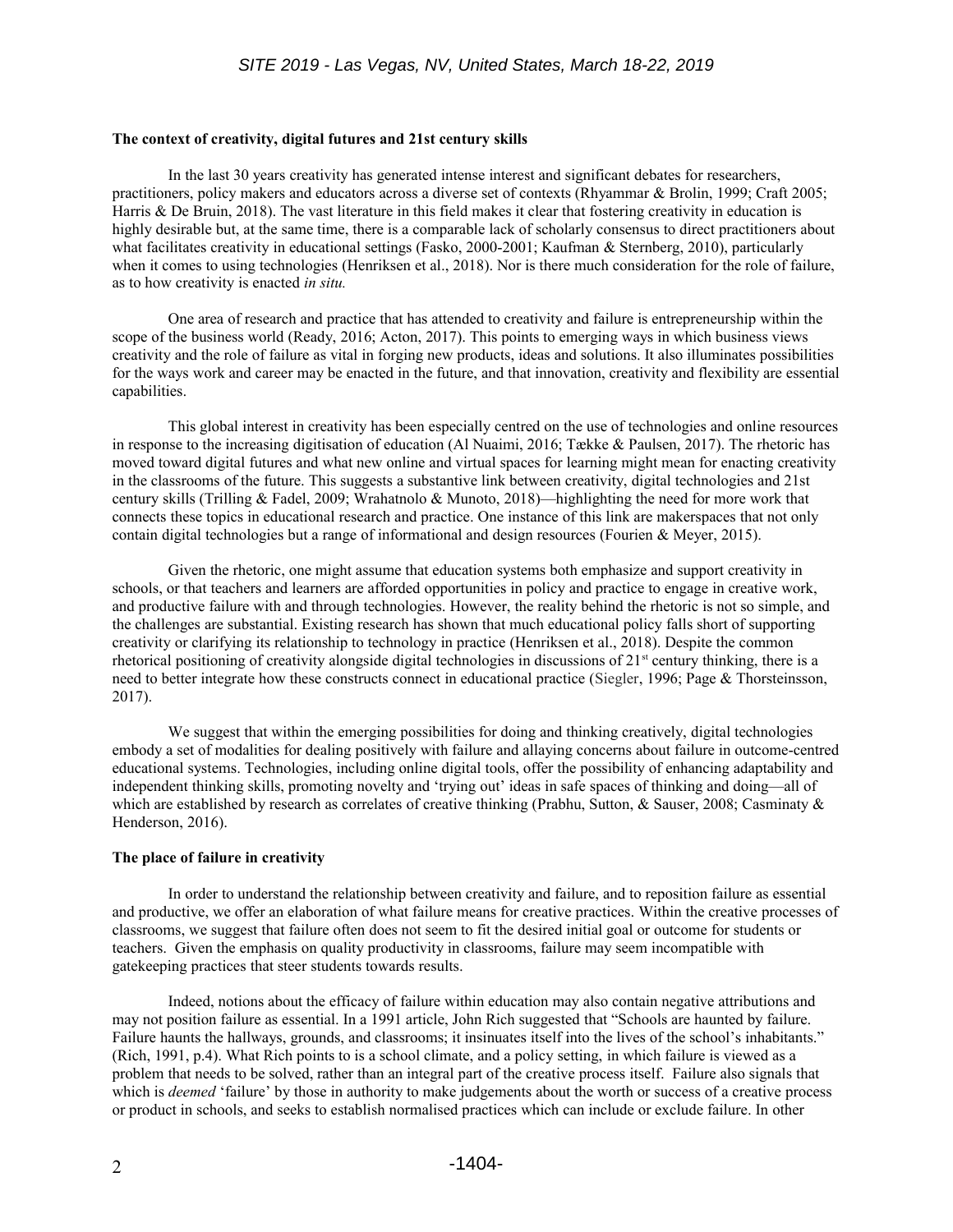words, derogatory notions of failure can operate implicitly both within creative thinking and making practices in classrooms, and more systematically, including at the level of curriculum policy frameworks. This is problematic when we consider the importance of failure in the world outside of classrooms, as part of the process of productive or creative success. Promoting risk aversion, via avoidance of failure, seems the probable result of policy settings tuned to standardisation and metrics (Hartlaub & Schneider, 2012).

However, failure may also be seen as a point of recognition by students that a novel design or an emergent idea has not met expected outcomes and therefore should be modified for the sake of improvement. It is also possible that the initial labelling of a creative process or outcome as 'failed' might lead to the re-examination of initial goals. In this sense, failure can become productive and essential for creativity. Failure is thus at the core of creative processes and iterations toward success-building, and need not be feared, avoided or dismissed—but seen as generative when aimed at learning goals, and when mediated through digital technologies.

Mednick (1962) explored the associative basis of creativity. By this he meant the ways that individuals and groups draw together and associate disparate elements to form new creative wholes or develop innovative and divergent thinking (Benedek & Neubauer, 2013). While Mednick does not use the word 'failure', he implies that 'trying out' (and thus, often not succeeding) with these disparate associated elements is pivotal to creative productiveness. Thus, the forming of new wholes from associated elements within a situation necessarily contains within it failure. In sum, Mednick opens up the idea that mistake-making is intrinsic in paths to success-forming.

# **The importance of considering failure**

Why is an affirmative view of failure so important? First, because such a view counters the problematic narrative of traditional classrooms and the limiting constraints of much educational policy, in which failure is punished rather than supported for meaningful learning or a necessary part of ultimate creative success (Kapur, 2016). Although failure is frequently associated with deficit thinking and used pejoratively in education, it is essential to ultimate success in creative innovation and in meaningful learning outcomes or findings. Arts practitioners have long known the place of failure as a path to success (Hay, 2016); and more recently the role of failure in productive design and learning has been touted in business and numerous other areas (Tahirsylaj, 2012). Smith and Henriksen (2016) assert that failure is essential to deep learning, noting specific examples that emerge through digital technologies in arts classrooms—in which failure contributes to stronger learning. Falling short of success in early iterations or failing to reach a goal can be an impetus towards understanding or learning what does not work, and compelling future or further achievement (Lewis, 2014; Povova, 2014).

According to Sarasvathy (2009), who has researched successful business entrepreneurs, failure, when oriented to inventive goal-setting and practical use of resources (including technological resources), is the basis for creative success. She terms this idea *effectuation* and she builds her case for innovative use of failure by considering what works in situations of uncertainty such as those facing new entrepreneurs*.* In effect, an affirmative view of failure is needed as a prior condition to working through uncertainty, and trialling ideas and processes on the way to success. More generally, psychology research has recognized that intellectual risk taking, openness, and willingness to fail are all related, as vital correlates of creativity (Nusbaum & Silvia, 2011)—which may vary among people but can also be expanded and developed through educational opportunities (Karwowski, 2014; Madrid & Patterson, 2016).

Furthermore, failure is the basis for deep learning, because meaningful learning is less likely in situations of predictability—because such situations do not have the urgency or the need to effect change. This deep learning occurs because of the necessity for reflexivity generated in the experimentation and failure process, which leads, by necessity to innovative discursive thinking (Emmanuel, 2016). According to Burleson (2005), failure is necessary for developing different and flexible perspectives. This in turn leads to more openminded views that suspend judgement and allow different perspectives to flourish—as necessitated by creativity (Silvia, Nussbaum, Berg, Martin & O'Connor, 2009).

Finally, engagement with failure may foster resilience, flexibility and the ability to adapt to change, which are core to 21st century skills (Trilling & Fadel, 2009; Martin et al., 2012). This is important to the sorts of creative skills that current students need in order to be employable and productive in a technologically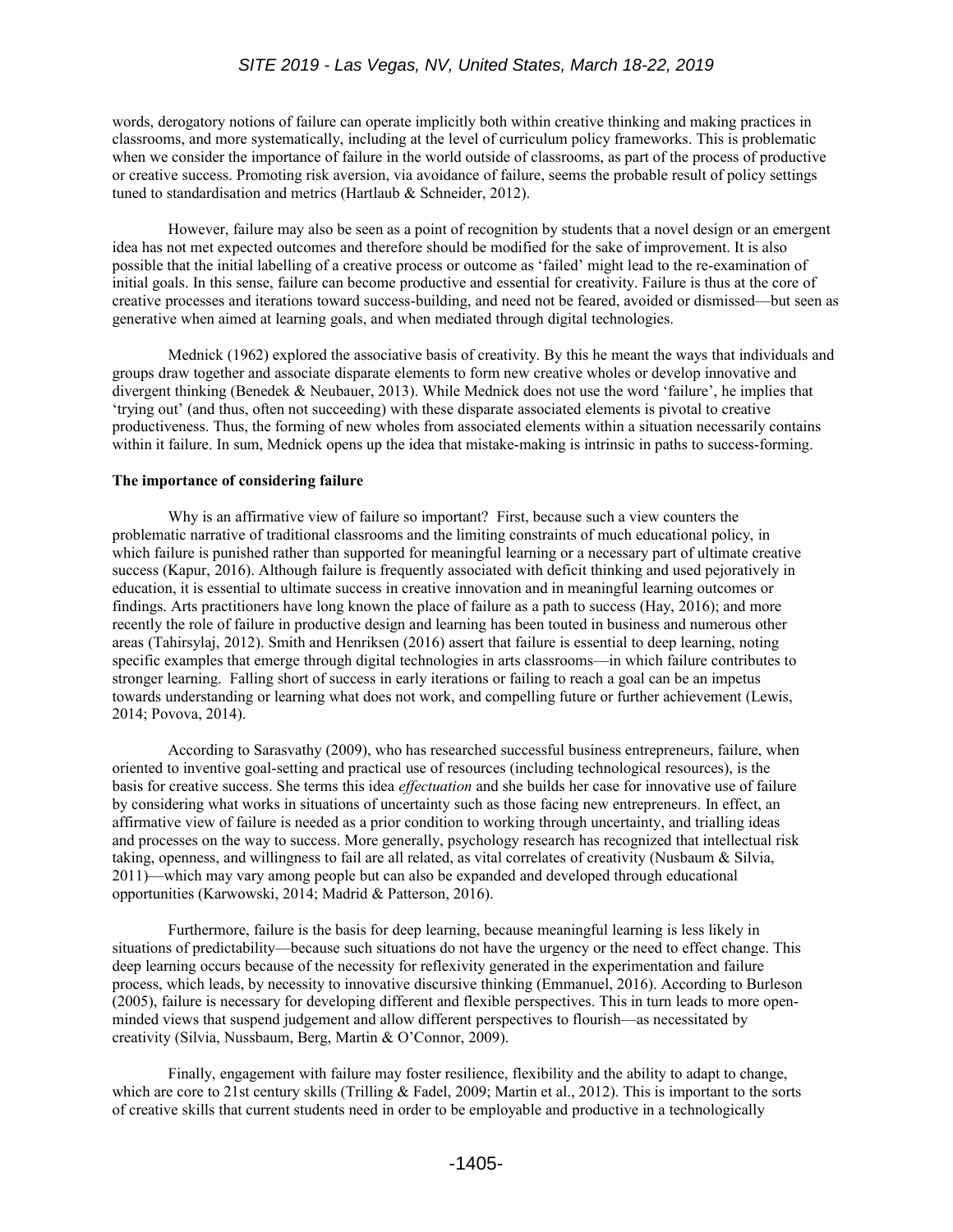evolving future with changing work practices. It is not uncommon for creativity to be described as being enabled by and through technologies—yet there is little understanding of how this happens, and even less attention to the place of failure. Adapting to failure is critical for accepting real-world ambiguity and complexity, or the idea that there is more than one right way.

#### **Failure as a pedagogical principle in teaching for creativity**

We propose in this paper, that in the fluid landscape of digitisation and the desire for creativity as a part of 21st century skills, an affirmative view of failure can be a productive process in creativity. Indeed, it can be considered an essential pedagogical principle (something that is actionable) for the emergence of creativity in classroom spaces (Atjonen, Korkeakoski, & Mehtäläinen, 2011; Arminio & Schrum, 2013; Hay, 2016). We suggest four operational strategies in terms of the actioning of this principle in classroom environments with the aim of creating sites in which failure is acceptable and doable. These are schematised in the Figure 1 below. These operational strategies are highly interactive and should be considered part of the unfolding processes that operate around creativity and failure. This conceptual framework is grounded in literature and is the basis of what we consider to be much needed future research.



Figure 1. Operational strategies of the pedagogical principle of failure in creativity

The first strategy of the diagram involves purposefully averting the fear of making mistakes through the creation of learning environments geared to design, built technologically for experimentation and 'trying out,' and suffused with support safely making mistakes (Kapur & Bielaczyc, 2012). The goal is to manage open experimentation and play and then employ scaffolding of creativity to promote success-making out of initial failures. In this situation, ICTs can be employed as management and enhancement tools for risk as failures from experimentation unfold. The technologies then become instruments for knowledge management (Bhatt, 2001). ICTs can also facilitate individual and collaborative risk taking and can help students in two key ways: (a) to generate alternatives and new ideas, and (b) to keep their options/possibilities open for longer, sustaining them in periods of ambiguity which is a component of creative thinking (Casminaty & Henderson, 2016).

The second strategy is the recentering of classrooms to facilitate the development of agency for students, to promote a daring-to-be-wrong attitude or an overt openness to the possibility of failure in experimentation and play (Kusano, Wright, & Conger, 2016; Estabrooks & Couch, 2018). This subverts the hegemonic idea that failure must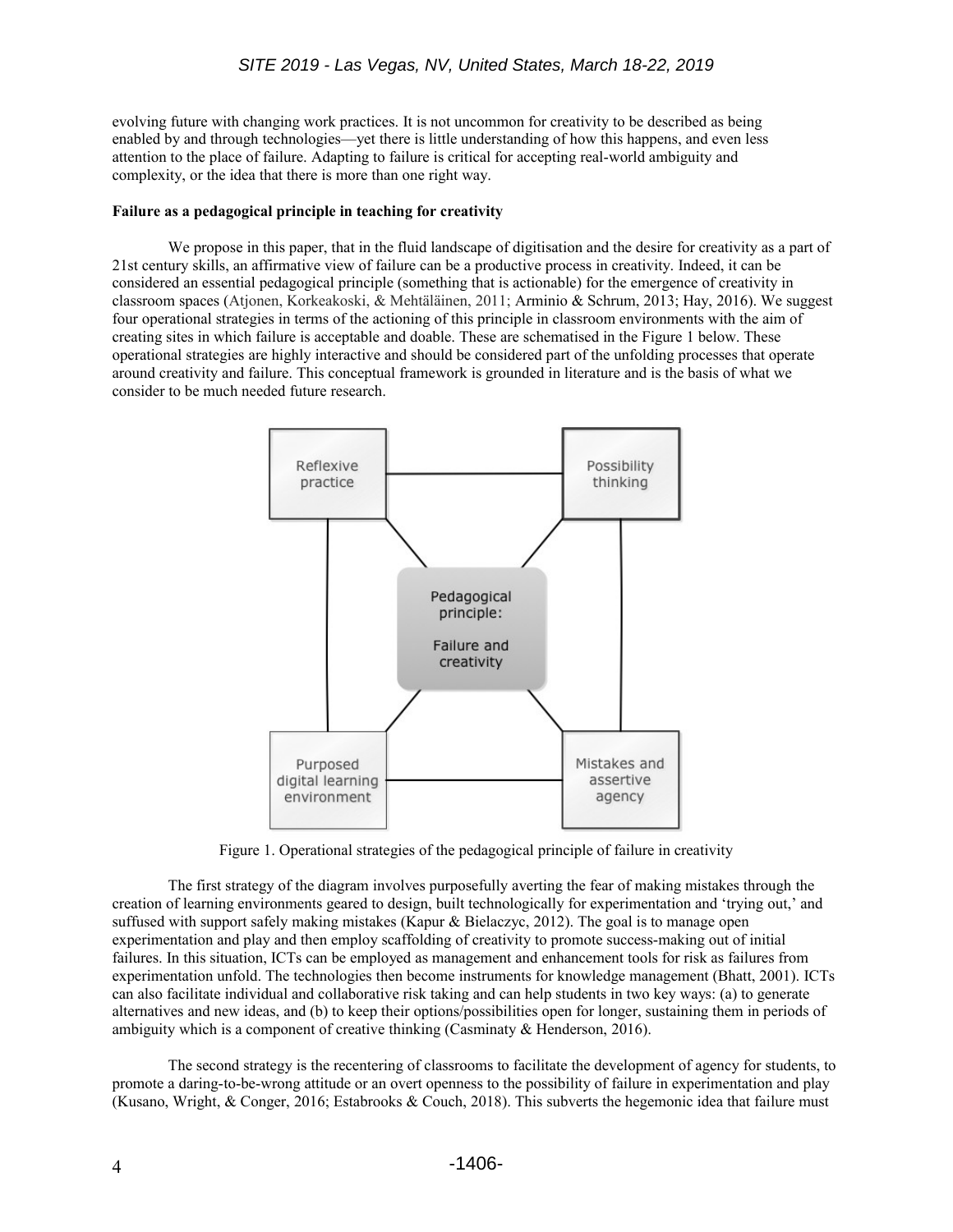be avoided, a notion that can be carried endemically within education systems. Jacob James echoes this idea when he wrote: "For the creative, doing the right thing all the time can be wrong. Does that sound strange?" (James, 2016). This focus on agency and creativity also relates to active learning and self-regulation (Boekaerts  $\&$ Niemivirta, 2000). This agency might be expressed as a form of performance in which failure is part of a student's learning narratives (Hastrup, 2007). The aim of heightened emphasis on agency is capacity building around creativity through participation in processes that embrace failure. Importantly, digital technologies can offer opportunities to explore, create, share, and revise or iterate in the context of a positive view of failure.

The third strategy is possibility thinking in moving forward from failure (Cremlin et al., 2006). In other words, what might ensue out of instances of inventiveness that occasion failure. Possibility thinking is not causal or linear thinking but is recursive and orientated to the potentialities that can emerge out of failure. It underscores possibilities that would not have been possible if failure had not occurred. Possibility thinking is grounded in curiosity and imagination about what might be and what could emerge out of an idea or product not working out. Such an openness to new possibilities is a growth mindset (Hochanadel & Finamore, 2015) that we believe needs to be widely engendered in education. Practically, this idea of possibility thinking can be grounded in the interpersonal practices of teachers to students and students with each other. It can also be enacted through purposeful uses of ICT. Hunter (2015) suggests that technologies can unleash playful moments, boost creativity and offers opportunities for strong productive output geared to possibilities.

The final strategy involves employing reflexive practices to move failure toward design success. Reflexive practices are a set of purposeful processes which centre on personal and group reflectivity about actions and decisions. The aim is to build deep learning and enhance outcomes (Miettinen, 2000). Reflective practices centre on critical evaluation and design thinking as part of the collaborations within groups. It might also include teacher and student feedback about a creative outcome or process within reciprocal engagement (Gabelica et al., 2014). A crucial value within reflexive practices would be failure tolerance, in which instances of failure are framed as productive to learning, rather than diminishing. Lastly, reflexive practices allow for iterative processes such that there is a sense of developing towards and conceiving refined editions of a creative idea, process or product (Chan & Schunn, 2015). Notably, reflective practices are even more essential in the context of technology-rich settings (Kirk, & Pitches, 2013). In the ever-evolving landscape of technology teachers benefit from cultivating such practices to consider how technologies are interacting with their learning goals and classroom environment, and what new technological possibilities might also suit these.

#### **What a failure-textured, technological-oriented classroom might look like**

In this paper we have taken a conceptual look at creativity and the possibilities inherent in failure to enhance creativity and promote learning. We have suggested that productive failure is a positive pedagogical principle for incorporating failure into the teaching and learning practices in classrooms, with and through technology. This paper is also a position statement in regard to grounded empirical research we have embarked upon in classrooms about the role of failure in creativity and the ways that technology connects with this.

In order to more clearly reflect this in the reality of classroom possibilities, this section of the paper is an imaginative excursus into a conceivable exemplar of a classroom geared to an affirmative view of failure. We position this classroom as being one that is failure-textured, meaning that failure is not seen as diminishing success but as a set of growth pathways to success and part of imaginative play. The classroom is also therefore technologically-oriented in conceiving new (and old) technologies as opening spaces in which failure can be positioned as central to creativity.

Jane Smith is a teacher of a Year 8 STEM class. She also has an interest in drama and using drama as a pedagogical practice in her classroom, so she embraces transdisciplinary thinking and practice. The classroom has been purposefully designed by Jane and her students to allow everyone to play, experiment and try-things-out. It has four work corners and a central forum space. Students mostly work in groups and often rotate around each corner, depending on the task or activity. The whole class meet from time to time in the forum space to show, discuss and perform their work.

In one corner she has developed a space where students can chat, plan and trial ideas. She designed this space in consultation with her students. It has a digital whiteboard, space for students' devises, and a large screen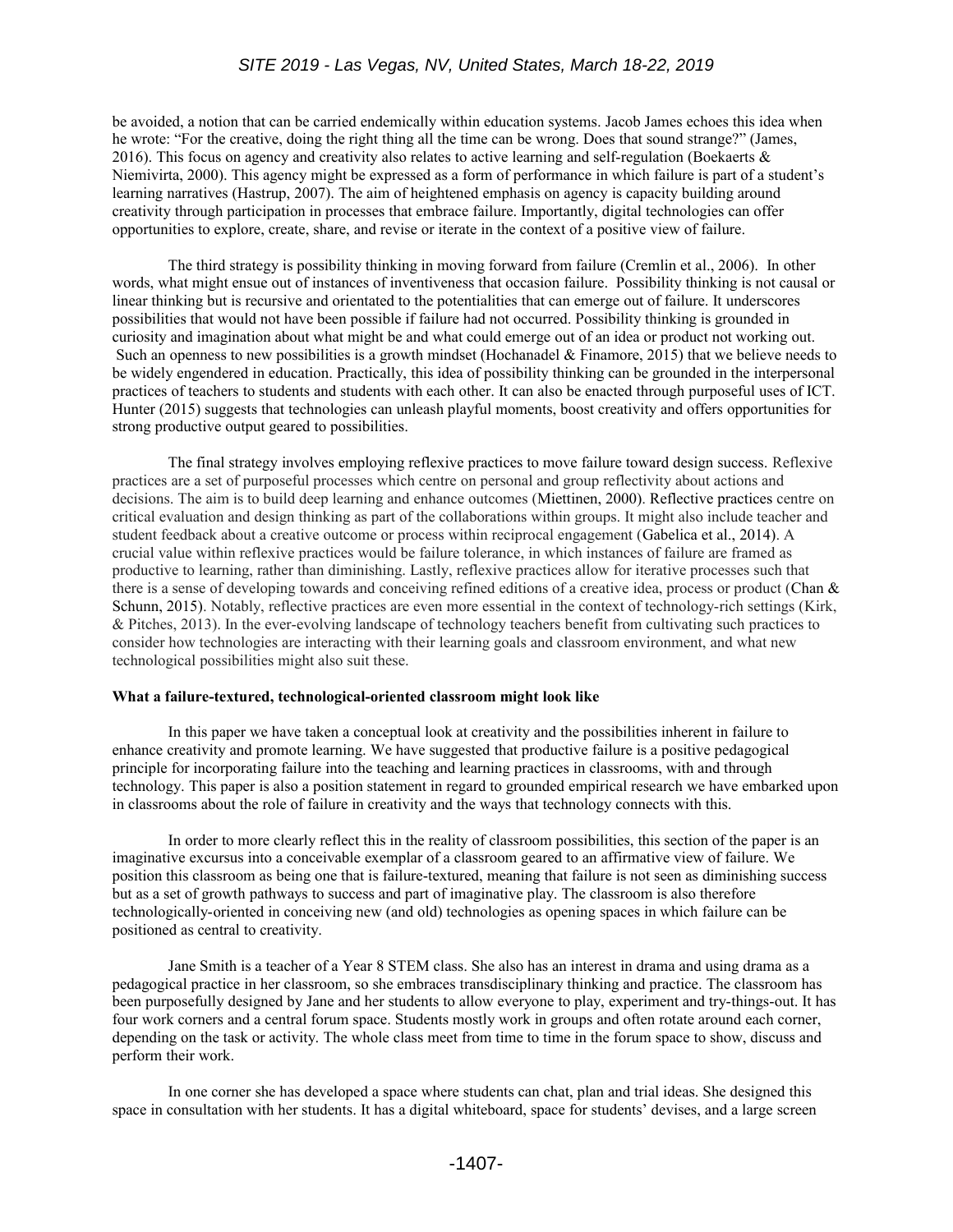where students can work collaboratively with each other. Her students are encouraged to actively share and take ownership of their ideas. They are also encouraged to think and create daringly, no matter how silly the idea might seem.

In another corner of the room is laboratory equipment that enables a variety experiments to take place. Each group is scheduled to do some work in the laboratory space and then report back to the whole group. In a third corner, Jane has a play area in which various hands-on material are offered, including playdough, crayons and paper and building blocks. Students are allowed to experiment and play unfettered in this space. Finally, there is a makerspace corner which contains video equipment, robots linked to control device and computers and augmented reality (AR) devices, among a range of modalities. Here students can work on various projects, imagine worlds, use STEM-related AR, as well as program the robots.

The class is working on the big ideas of how we can reduce or eliminate plastics in the world's oceans and developing a propulsion system to get to Mars quickly. The focus of each of the activity corners is on this big idea. As we enter the room, the whole class is gathered in the forum space. A group of students has just presented a play about the impact of plastics on the ecosystem of oceans and what can be done about it. Some students disagree with the ideas in the play and say that what is being presented will not work. Another group is now demonstrating a biodegradable plastic substitute made from cellulose. Unfortunately, it tends to break apart in water and the whole group is figuring out why it is not working and problem solving for alternatives. The final group is showing the class their digital animation of a new propulsion system using Animaker. One student is heard saying that she loves the idea but wonders how all the materials to make it would get up into space. Another student then says that the solution is to mine the moon.

In this imaginative scenario, failure and trying-out of ideas are core to the pedagogy, and so is design thinking as students use the spaces to construct and form new ideas. Student agency is openly affirmed and so is reflexivity as students engage with each other about the what lies behind the success and failure of their ideas. Out of all the trialling and working with ideas, possibility thinking about the healthy ecology of the oceans and the dream of inter-planetary travel are front-and-centre. The aim of the class is not only to explore STEM ideas and STEM thinking (Reeve, 2015) but to produce students that can engage with problems that impinge on their future, using technology alongside creativity and potential iterations of failure—aimed at learning, success and growth.

# **Conclusion: conceptualising failure as generative and productively useful**

In this paper we have positioned failure as generative and productive, and as a potential part of the path to success, learning and innovation. This is presented in a conceptual framework in which failure is an actionable principle built on four strategies: student agency and freedom, well-designed technological classrooms, possibility thinking, and reflexivity and deep engagement in groups. Productive failure can also be seen as essential for developing 21<sup>st</sup> century skills and equipping students with the positive entrepreneurial mindset they need to be successful in study and work life. Finally, we have argued that digital technologies can support each of these strategies and offer substantial possibilities in allowing failure to be contained and managed within the limitations of standardised system in which teachers work and students learn. Our imaginative scenario of the classroom of Jane, built around creativity, design thinking and failure, highlights the potential of using a range of technologies for exploring ideas and embracing mistake-making. Clearly, empirical research in classrooms is needed in order to understand the efficacy of failure as an actionable principle.

# **References**

- Acton, A. (2017). The Most Creative Companies Are the Ones That Celebrate Failure. Here's How To Do It Effectively. *Inc.*, June 13. Retrieved from https://www.inc.com/annabel-acton/stop-talking-about-celebratingfailure-and-start-doing-it-with-these-4-ideas.html
- Al Nuaimi, A. (2016). How digitisation is transforming education. *The National*, October 10. Retrieved from https://www.thenational.ae/opinion/how-digitisation-is-transforming-education-1.162204
- Arminio, J., & Schrum, K. (2013). Using Productive Failure to Increase Learning. *Innovations in Teaching & Learning Conference Proceedings, 5*, Compact Sessions II. doi[:http://dx.doi.org/10.13021/G8RP6M](http://dx.doi.org/10.13021/G8RP6M)
- Atjonen, P., Korkeakoski, E. & Mehtäläinen, J. (2011). Key pedagogical principles and their major obstacles as perceived by comprehensive school teachers, *Teachers and Teaching*, 17(3), 273-288.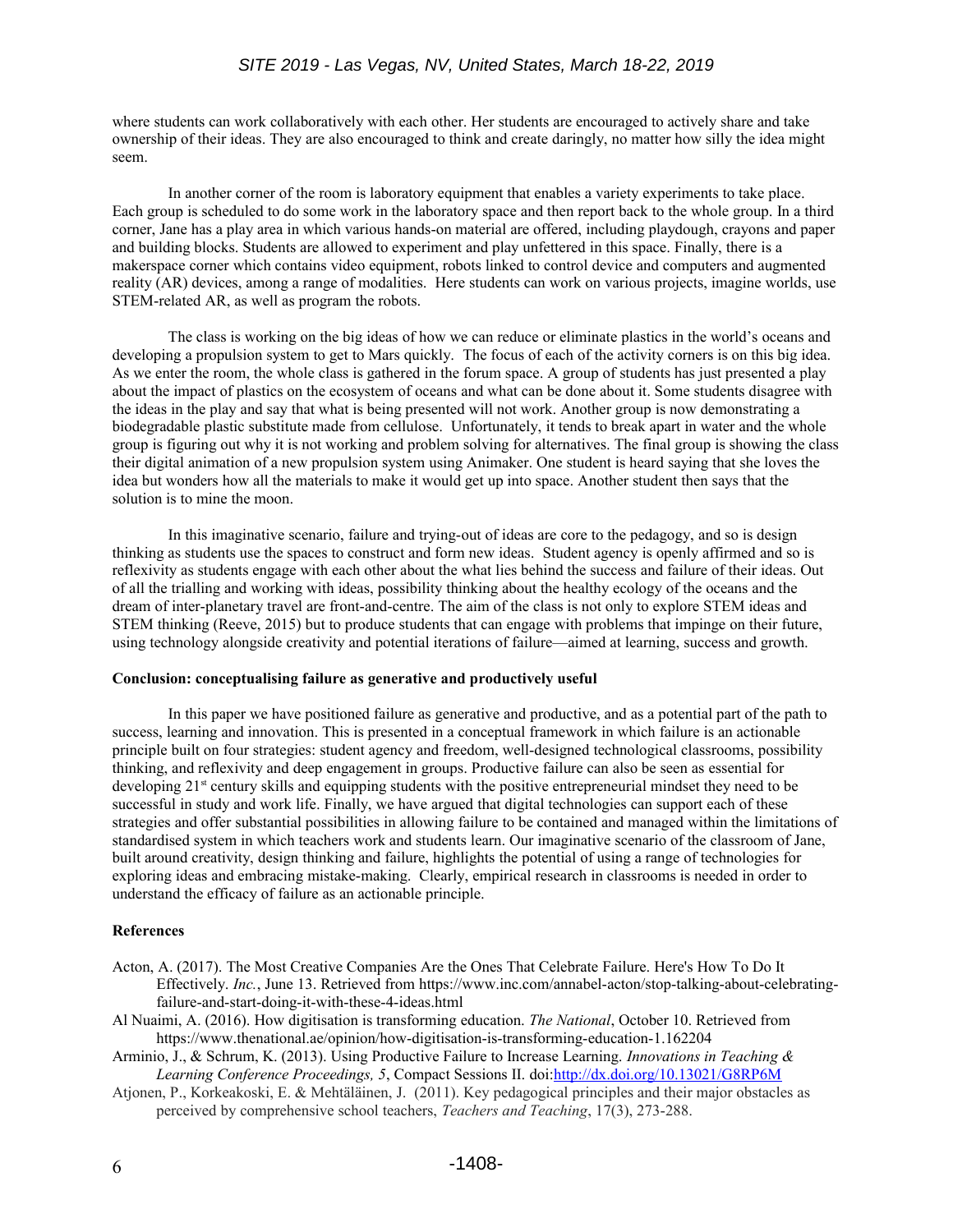- Benedek, M., & Neubauer, A. C. (2013). Revisiting Mednick's Model on Creativity-Related Differences in Associative Hierarchies. Evidence for a Common Path to Uncommon Thought. *The Journal of Creative Behavior*, *47*(4), 273–289.
- Bhatt, G. (2001). Knowledge management in organizations: examining the interaction between technologies, techniques, and people. *Journal of Knowledge Management,* 5(1), 68-75.
- Boekaerts, M. & Niemivirta, M. (2000). Self-Regulated Learning: Finding a Balance between Learning Goals and Ego-Protective Goals. In M. Boekaerts et al.(edits), *Handbook of Self-Regulation* (pp. 417-450). San Diego: Academic Press.
- Boud, D. (1988). *Developing Student Autonomy in Learning*. Abingdon, Oxon: Taylor & Francis.
- Burleson, W. (2005). Developing creativity, motivation, and self-actualization with learning systems. *International Journal of Human-Computer Studies*, 63(4–5), 436-451.
- Casminaty, T., & Henderson, M. (2016). Risky business: ICT and creativity. In S. Prestridge & P. Albion (Eds.), *Australian Council for Computers in Education 2016 Conference Refereed Proceedings.* Brisbane, Australia, (pp. 16-22).
- Chan, J. & Schunn, C. (2015). The importance of iteration in creative conceptual combination. *Cognition*, 145, 104- 115.
- Craft, A. (2005). *Creativity in schools: Tensions and dilemmas*. Abingdon, UK: Routledge.
- Cremin, T., Burnard, P., & Craft, A. (2006). Pedagogies of possibility thinking. *International Journal of Thinking Skills and Creativity*, *1*(2), 108–119.
- Dwyer, C. P., Hogan, M. J., & Stewart, I. (2014). An integrated critical thinking framework for the 21st century. *Thinking Skills and Creativity*, *12*, 43-52.
- Emmanuel, A. (2016). Reflexive Learning. In S. Danver (edit), *The Sage Encyclopedia of Online Education* (pp. 948-950). Thousand Oaks, Cal: Sage.
- Estabrooks, L. B., & Couch, S. R. (2018). Failure as an active agent in the development of creative and inventive mindsets. *Thinking Skills and Creativity*. DOI: https://doi.org/10.1016/j.tsc.2018.02.015 Retrieved from https://www.sciencedirect.com/science/article/pii/S1871187117300160/pdfft? md5=614c2299e001eb3f8396361e761e3590&pid=1-s2.0-S1871187117300160-main.pdf
- Fasko, D. (2000-2001). Education and Creativity. *Creativity Research Journal*, 13(3, 4), 317–327.
- Fourie, I. & Meyer, A. (2015). What to make of makerspaces: Tools and DIY only or is there an interconnected information resources space? *Library Hi Tech*, 33(4), 519-525.
- Gabelica, C., Van den Bossche, P., De Maeyer, S., Segers, M & Gijselaers, W. (2014). The effect of team feedback and guided reflexivity on team performance change. *Learning and Instruction,* 34, 86-96.
- Harris, A. & De Bruin, L. (2018). Creativity in Education. In *The Oxford Research Encyclopedia of Education*. Retrieved from

http://education.oxfordre.com/view/10.1093/acrefore/9780190264093.001.0001/acrefore-9780190264093-e-383

- Hall, T. (2012). Digital Renaissance: The Creative Potential of Narrative Technology in Education. *Creative Education*, 3(1), 96-100.
- Hansson, S. (2011). Risk. In E. Zalta, (Edit), *The Stanford Encyclopedia of Philosophy*. Retrieved from http://plato.stanford.edu/archives/fall2011/entries/risk/
- Hunter, J. (2015). *[Technology Integration and High Possibility Classrooms: Building from TPACK](http://www.amazon.com/Technology-Integration-High-Possibility-Classrooms/dp/1138781339)*. New York: Routledge.
- Hartlaub, V. & Schneider, T. (2012). Educational Choice and Risk Aversion: How Important Is Structural vs. Individual Risk Aversion? *SOEP papers on Multidisciplinary Panel Data Research*. DIW Berlin. Retrieved from http://citeseerx.ist.psu.edu/viewdoc/download?doi=10.1.1.887.8405&rep=rep1&type=pdf
- Harris, J. A. (2004). Measured intelligence, achievement, openness to experience, and creativity. *Personality and Individual Differences*, *36*(4), 913-929.
- Hastrup, K. (2007). Performing the world: Agency, anticipation and creativity. In E. Hallam & T. Ingold (eds.), *Creativity and Cultural Improvisation.* London: Berg.
- Hay, C. (2016). *Knowledge, Creativity and Failure. A New Pedagogical Framework for Creative Arts*. New York: Palgrave Macmillan.
- Henriksen, D., Henderson, M., Creely, E., Ceretkova, S., Černochová, M., Sendova, E., Sointu, E., & Tienken, C. H. (2018). Creativity and Technology in Education: An International Perspective. *Technology, Knowledge and Learning*, 1-16.
- Hochanadel, A. & Finamore, D. (2015). Fixed and Growth Mindset in Education and How Grit Helps Students Persist In the Face Of Adversity. *Journal of International Education Research*, 11(1), 47-50.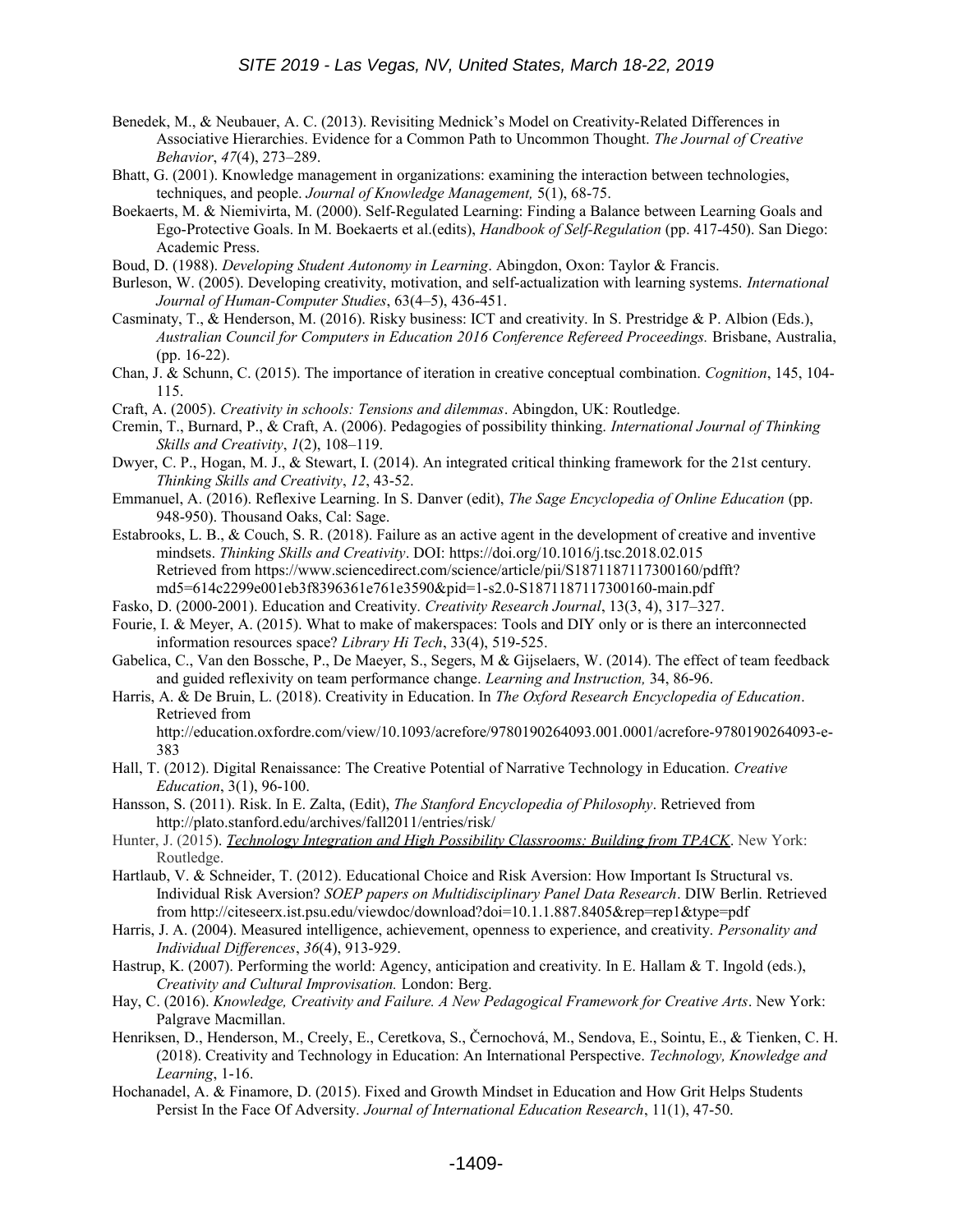James, J. (2016). On creativity: See failure and make mistakes if you want to improve. *Peta Pixel*, November 15. Retrieved from https://petapixel.com/2016/11/15/creativity-seek-failure-make-mistakes-want-improve/

Kapur, M. & Bielaczyc, K. (2012). Designing for Productive Failure. *Journal of the Learning Sciences*, 21(1),45-83.

- Kapur, M. (2016). Examining productive failure, productive success, unproductive failure, and unproductive success in learning. *Educational Psychologist*, *51*(2), 289-299.
- Karwowski, M. (2014). Creative mindsets: Measurement, correlates, consequences. *Psychology of Aesthetics, Creativity, and the Arts*, *8*(1), 62.
- Kaufman, J. & Sternberg, R. (2010). *The Cambridge handbook of creativity*. New York: Cambridge University Press.
- Kirk, C. & Pitches, J. (2013) Digital reflection: using digital technologies to enhance and embed creative processes. *Technology, Pedagogy and Education*, 22(2), 213-230.
- Kusano, S., Wright, M., & Conger, A. (2016). Development and assessment of self-agency, and the ability to innovate and take risks. *Center for Research on Learning and Teaching Occasional Paper*, *34*.
- Lewis, S. (2014). *The Rise: Creativity, the Gift of Failure, and the Search for Mastery*. New York: Simon & Schuster.
- Madrid, H. P., & Patterson, M. G. (2016). Creativity at work as a joint function between openness to experience, need for cognition and organizational fairness. *Learning and Individual Differences*, *51*, 409-416.
- Martin, A., Nejad, H., Colmar, S., & Liem, G. (2012). Adaptability: Conceptual and empirical perspectives on responses to change, novelty and uncertainty. *Australian Journal of Guidance and Counselling,* 22, 58-81.
- Mednick, S. (1962). The associative basis of the creative process. *Psychological Review*, 69(3), 220-232.
- Miettinen, R. (2000). The concept of experiential learning and John Dewey's theory of reflective thought and action. *International Journal of Lifelong Education*, 19(1), 54-72.
- Nusbaum, E. C., & Silvia, P. J. (2011). Are openness and intellect distinct aspects of openness to experience? A test of the O/I model. *Personality and Individual Differences*, *51*(5), 571-574.
- Page, T., & Thorsteinsson, G. (2017). The Impact of Conventional School Education on Students Creativity. i-Manager's Journal on School Educational Technology, 13(1), 12.
- Prabhu, V., Sutton, C., & Sauser, W. (2008). Creativity and certain personality traits: Understanding the mediating effect of intrinsic motivation. *Creativity Research Journal*, *20*(1), 53-66.
- Povova, M (2014). Creativity, the gift of failure, and the crucial difference between success and mastery. *Brain Pickings*. Retrieved from<https://www.brainpickings.org/2014/03/10/sarah-lewis-the-rise-failure/>
- Ready, K. (2016). Understanding Failure: The Key Insight That Empowers Entrepreneurs to Do Their Best Work. *Forbes*, June 25. Retrieved from https://www.forbes.com/sites/kevinready/2016/06/25/understanding-failurethe-key-insight-that-empowers-entrepreneurs-to-do-their-best-work/#1025c7c2e8c7
- Reeve, E. (2015). STEM thinking! *Technology and Engineering Teacher*, 75(4), 8-16.
- Rich, J. (1991). Overcoming educational failure. *Journal of Thought*, 26(3/4), 4-17.
- Rhyammar, L. & Brolin, C. (1999). Creativity research, historical considerations and main lines of development. *Scandinavian Journal of Educational Research*, 43(3): 259–27.
- Sarasvathy, S. (2009). *Effectuation: Elements of Entrepreneurial Expertise.* Northampton, MA: Edward Elgar Publishing.
- Siegler, R. (1996). *Emerging minds: the process of change in children's thinking*. New York: Oxford University Press.
- Silvia, P. J., Nusbaum, E. C., Berg, C., Martin, C., & O'Connor, A. (2009). Openness to experience, plasticity, and creativity: Exploring lower-order, high-order, and interactive effects. *Journal of Research in Personality*, *43*(6), 1087-1090.
- Smith, S., & Henriksen, D. (2016). Fail again, fail better: Embracing failure as a paradigm for learning and the visual arts. Art Education Journal, 69(2), 6-11.
- Swanson, H., & Collins, A. (2018). How failure is productive in the creative process: Refining student explanations through theory-building discussion. *Thinking Skills and Creativity*.
- Tække, J. & Paulsen, M. (2017). *Digitalisation of education the theory of the three waves*. Aarhus, Denmark: The Centre for Internet Research.
- Tahirsylaj, A. S. (2012). Stimulating creativity and innovation through Intelligent Fast Failure. *Thinking Skills and Creativity*, *7*(3), 265-270.
- Taylor, S (2013). Failure: what's it good for in arts and higher education? *The Guardian (Australia)*. Retrieved from https://www.theguardian.com/culture-professionals-network/culture-professionals-blog/2013/oct/21/failurein-arts-higher-education